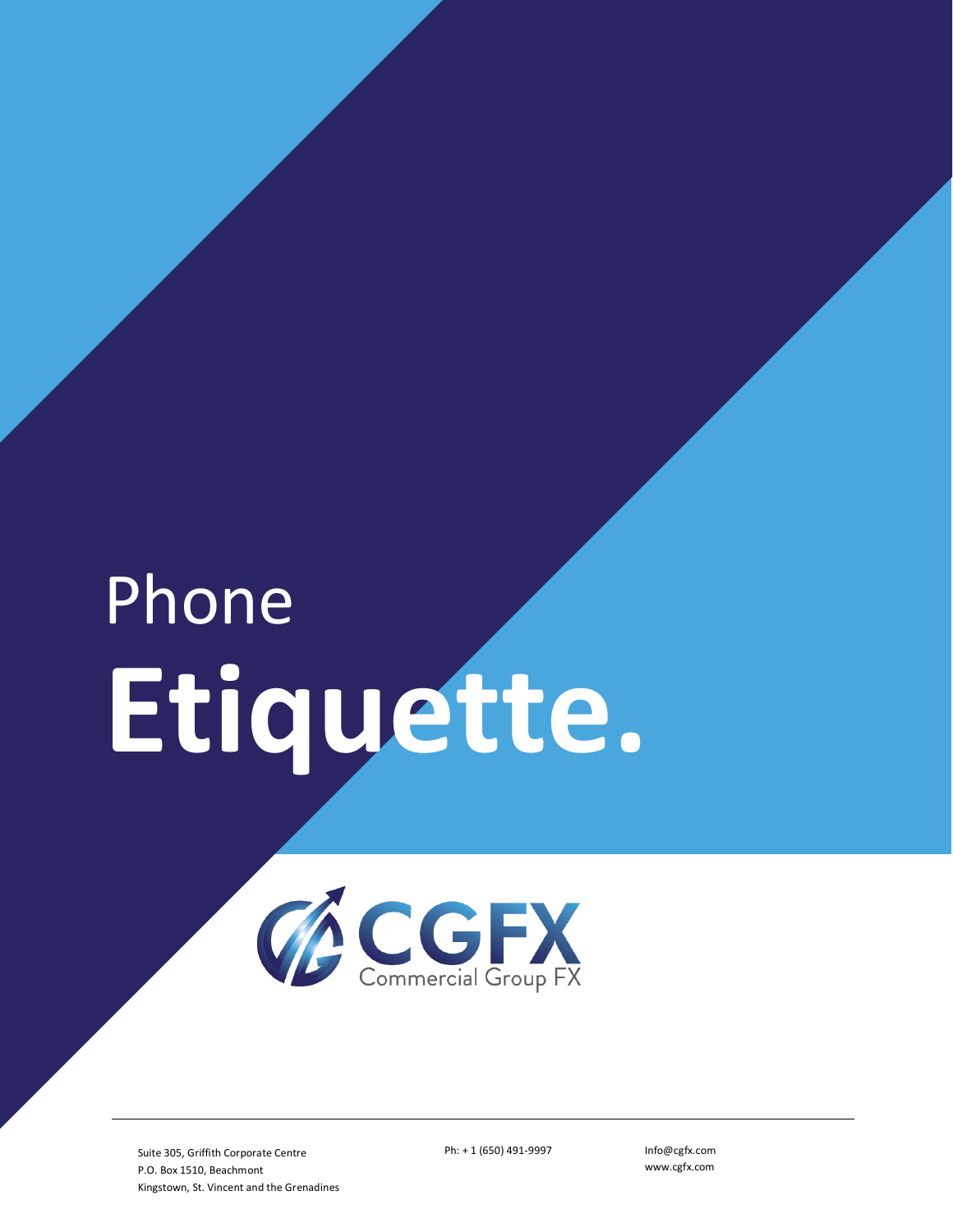## **Introduction**

1.1. The Client has the right to give requests and instructions by telephone to Commercial Group FX ("Operator") only when it is impossible to do so using the Client terminal. Clients may only give requests by phone to close positions or check open positions and orders as well as to receive price quotes in accordance with the provisions of this document.

1.2. The Client shall give requests and instructions to the operator using the telephone number indicated on the Company Website.

1.3. The Client must be authorized before giving requests and instructions over telephone. If the authorization is unsuccessful or if the Client refuses to go through this process, requests and instructions will not be accepted.

1.4. The Client may converse over the telephone in Russian or in English.

1.5. The terms used in this document have the same meaning and interpretation as given in the relevant Regulatory documents ("Regulations").

1.6. Ways of naming instruments are given in the Appendix to this document.

## **Authorization**

**Client:** "Full name, login, password"

Example: *Hello, this is John Smith, my login is 1234, password – smith"*.

**Operator:** "Hold on a second, please" (carries out authorization).

If your authorization was successful:

**Operator:** "Ok, you've been authorized successfully. Please make your

request". or, in the case of unsuccessful authorization,

**Operator:** "Your information is invalid, your requests and instructions will be declined".

#### **Closing a Position**

#### **Close a position at the requested price**

**Client:** "Close a position, ticker, instrument, Buy (Sell), number of lots".

Example: *"Close position, ticker 22365, USD/Yen, Buy 2. 8 lots".*

**Operator:** "Bid/Ask", or just "Bid" if the Client is closing a Buy position, or just "Ask" if the Client is closing a Sell position.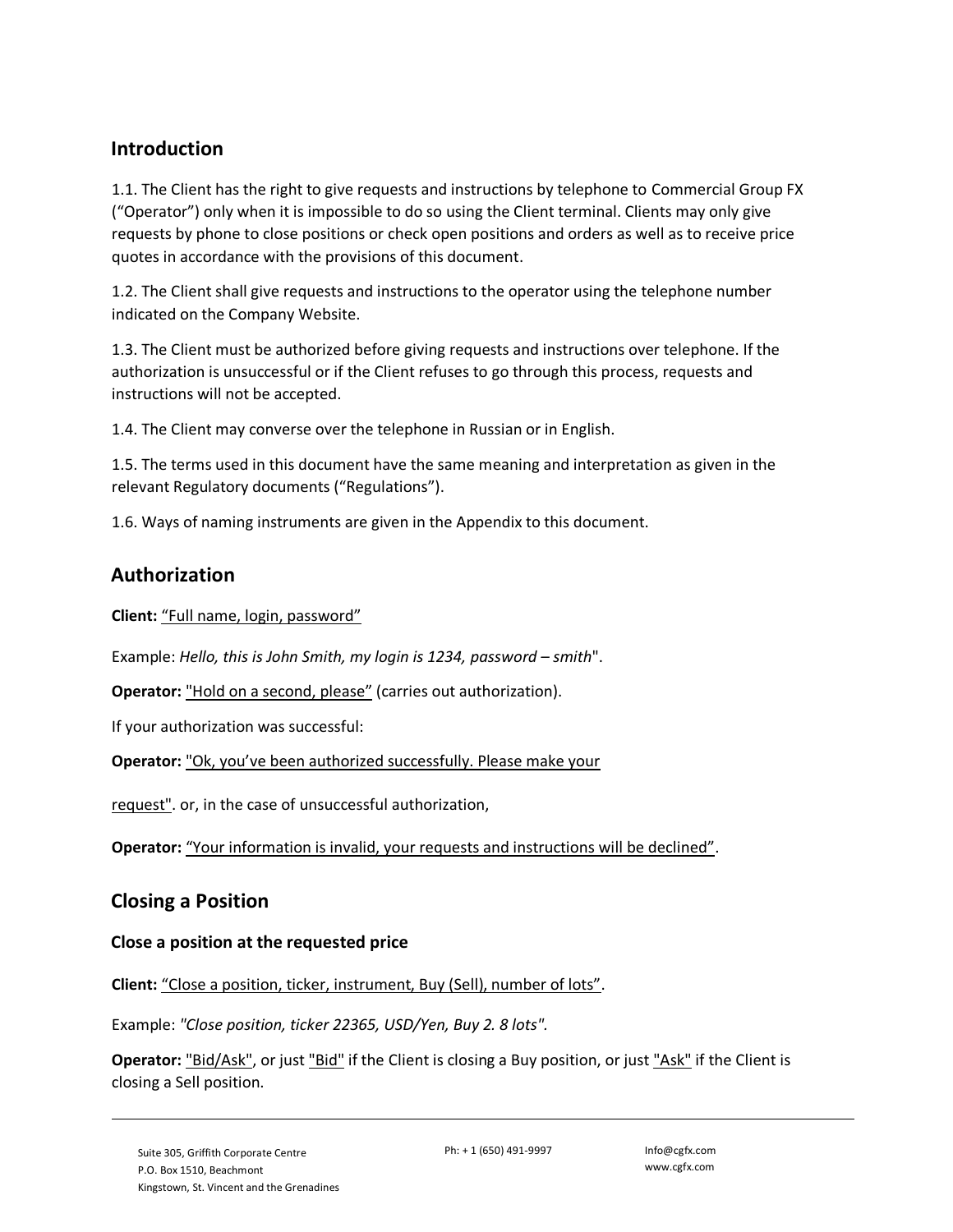Example: *"118.10/118.15"*. If the Client is closing an open Buy position, it should be understood that this position will be closed at 118.10.

**Client:** "Agreed" or "Pass".

If the Client answers *"Pass"*, the telephone conversation will be concluded. In the other case, he/she will receive the following answer from the operator:

**Operator:** "You have closed position, instrument, Buy (Sell), number of lots, price".

Example: *"You have closed a position on USD/Yen Buy 2.8 lots at 118.10"*.

**Client:** "I closed position, instrument, Buy (Sell), number of lots, price" or simply "Confirmed".

Note: The Client must specify if he/she want to close a position partially by adding the following: "partially on number of lots".

Example: *"Close position 22365, USD/Yen Buy 2.8 lots, partially on 1.4 lots"*.

#### **Close a position by the opposite one**

**Client:** "Close position, position ticker, instrument, Buy (Sell), number of lots, ticker of opposite position".

Example: *"Close position, ticker 22365, USD/Yen, Buy 2.8 lots by opposite position, ticker 22470".*

**Operator:** "You have closed position, position ticker, instrument, Buy (Sell), number of lots, ticker of opposition position, Buy (Sell), number of lots".

Example: *"You have closed position number 22365 on USD/Yen, Buy 2.8 lots by the opposite position, ticker 22470, Buy 1 lot"*, if such positions exist. If such positions do not exist, the operator will decline the request.

**Client:** "Confirmed".

# **Checking Open Positions and Orders**

**Client:** "I would like to check my open positions and orders".

**Operator:** "You have the following open positions (lists open positions in ascending order by ticker number, specifying the ticker, instrument, volume, opening price and Stop Loss and Take Profit order levels); you have the following pending orders (lists all pending orders placed in ascending order by ticker number, specifying the ticker, instrument, volume, pending order level and Stop Loss and Take Profit order levels)".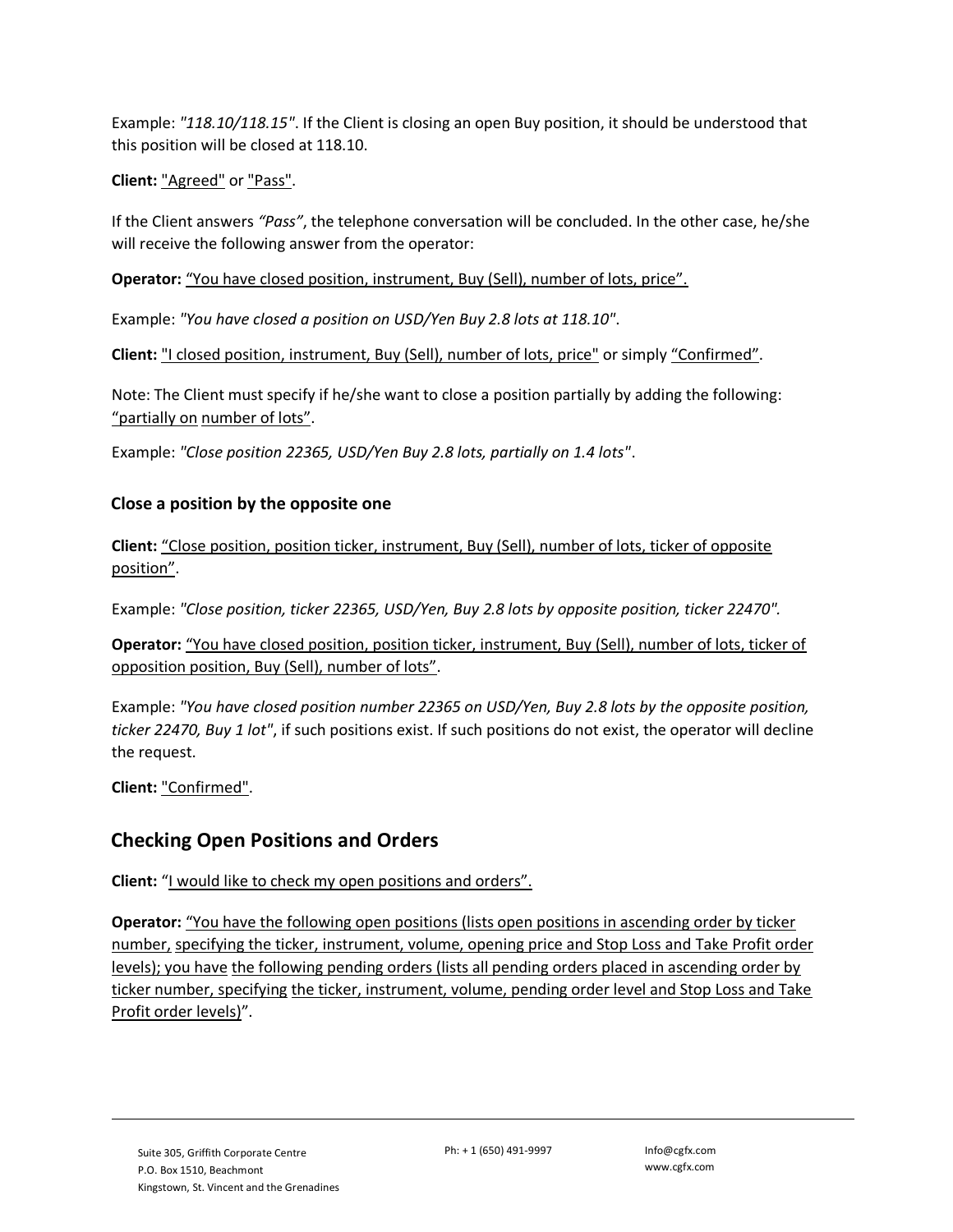## **Price Request**

If a Client wants to find out the rate on a certain instrument yet has no intention to make a transaction, they do not have to go through authorization, but must state their full name and login.

**Client:** "Full name, login, instrument rate".

Example: *"Hello, this is John Smith, my login is 1234, EUR/USD rate".*

Operator: "Rate".

Example: *"1.0310".*

In this case the operator does not give the Bid/Ask price, but the indicative quote from the Client terminal. This quote is not the price for making a transaction, but the quote the operator sees on the screen of the Client terminal. These requests are usually made by Clients who have an open position but for some reason have temporarily lost internet access.

# **How to Conclude the Telephone Conversation**

6.1. Once the Client has made a request or has given an instruction the Client should say, for example, *"Thank you, goodbye"* and hang up.

6.2. If the Client has made a request or has given an instruction in accordance with section 3 of this document and has received confirmation from the operator but has been silent for an extended period of time (5-10 seconds) and has not given any further instructions, the operator has the right end the conversation by saying, for example, *"Thank you, goodbye"*.

# **Other**

7.1. This document sets standards that should be used by the Client during a telephone conversation with the operator. Please note that underlined phrases include the information required for the telephone conversation between the Client and the operator to be successful. Failure to comply with the rules for telephone conversations between the Client and the operator shall be considered a digression from the Phone Etiquette.

7.2. If the Client fails to comply with the Phone Etiquette, the operator will have the right to conclude the telephone conversation.

7.3. A telephone conversation being cut off (regardless of by whom), after the client had clearly expressed the intention to delete or change an order but was unable to do so in accordance with the necessary procedure, cannot serve as the reason for the client's refusal to accept the trade or order.

7.4. In the situations described in section 3 of this document, the Client, among other details, must specify the ticker of the position. It is possible that a Client without internet connection may not know this detail. The operator has the right to accept such an instruction without a ticker number if the Client is able to correctly specify all the other details. If the Client has two or more positions with the same specifications, the operator has the right to select any of them.